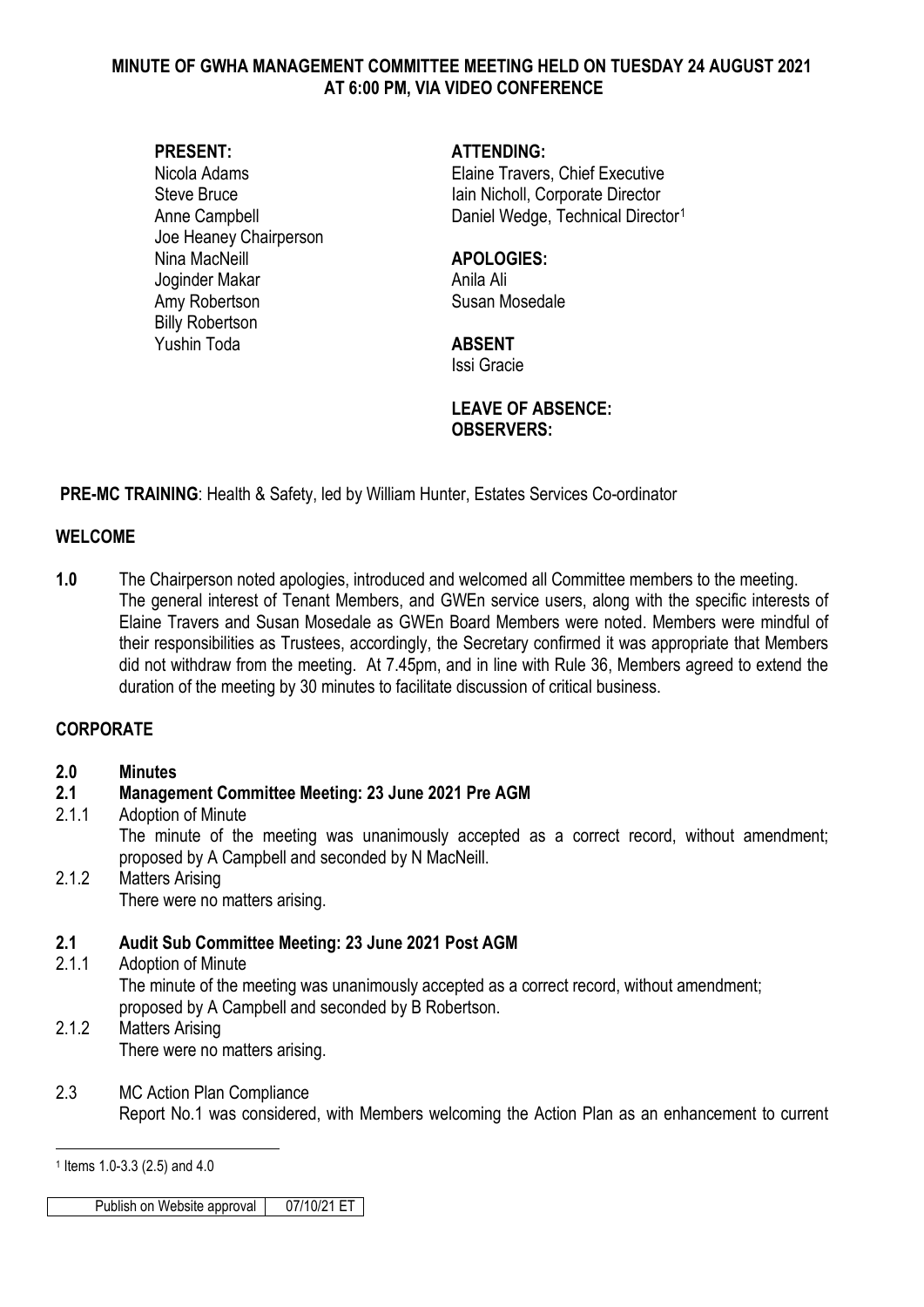governance reporting arrangements. Progress and compliance were noted, and particular reference was made to the positive impact of the increased police presence in Kelvingrove Park in the management of anti-social behaviour.

#### **3.0 Governance**

- 3.1 Execution Of Documents
- 3.1.1 Disposal: amended Deed and Plan

Members noted the signing of an amended Deed and Plan on 06/08/21 by J Heaney, witnessed by E Travers, and aligned to the Disposition reported to the MC Meeting 30/03/21 in favour of PERSONAL DATA REDACTED, in respect of flat 1/1 at 114 Berkeley Street, Glasgow G3 7HY for the sum of PERSONAL DATA.

#### Internet banking – Amendment

- 3.1.2 Members endorsed the following amendments in line with Delegated Authority approved 26/01/21:
	- a) Increased single payment limit from SENSITIVE DATA.
	- b) CHAPS payments of value up to SENSITIVE DATA in a single transaction.

A copy of the bank's business internet banking post registration amendments form (the "Amendments Form" was laid before the meeting together with a copy of the digital banking services terms and conditions detailing the terms governing the use of Business Internet Banking and mobile app which had previously been accepted by the company together with any amendments made by the bank from time to time and notified to the business (the "T&Cs")

The Company has also been provided with the bank's privacy notice ("Notice") as part of this amendment and have been made aware that personal data on all individuals whose information has been provided within this amendment form will be processed in the manner set out within the notice. The notice is available to view on the bank's website at cbonline.co.uk/privacy and at ybonline.co.uk/privacy and could be updated from time to time. All documents were made available for consideration by the meeting and approved.

3.2 Membership Applications

Report No.2 was considered and members unanimously approved the category A application. **Name Address Share Share** Address Share Share PERSONAL DATA REDACTED PERSONAL DATA REDACTED

**POST MEETING NOTE: Address corrected to PERSONAL DATA REDACTED** 

#### 3.3 Registers: Compliance Reporting

Members considered Report No. 3, noting routine update against NE 1003649; and SHR closure of NEs 22132 and 22167. There was extensive discussion around NEs 22240 and 22258, with further assurance of risk mitigation measures offered with cross reference to the newly introduced H&S Register: in particular the actions including lone working risk assessment review, planned de-escalation training refresher, and CCTV options appraisal to MC Meeting 07/09/21. With focus remaining on the H&S Register, the discussion progressed to the reports of falling masonry: with incident responses considered, actions including accelerated inspection of traditional tenement properties, and condition recording via bespoke software noted; and remedial repairs pending planned preventative maintenance works acknowledged. Reflecting the scrutiny of the H&S Register and the requests for enhanced PI and RIDDR reporting, the discussion was concluded with agreement that future reporting of the H&S Register would be aligned to the Service Risks reporting to the Audit Sub-Committee and/or to the Staffing Sub-Committee (for HR matters); with 6-monthly compliance reporting and NE reporting remaining with the MC.

Members reverted back to the NE Register, focussing on NE 1004349: agreeing the learning points/actions and recommendations from the independent report, confirming appropriate OB response and agreeing additional actions; and acknowledging enhanced governance compliance reporting and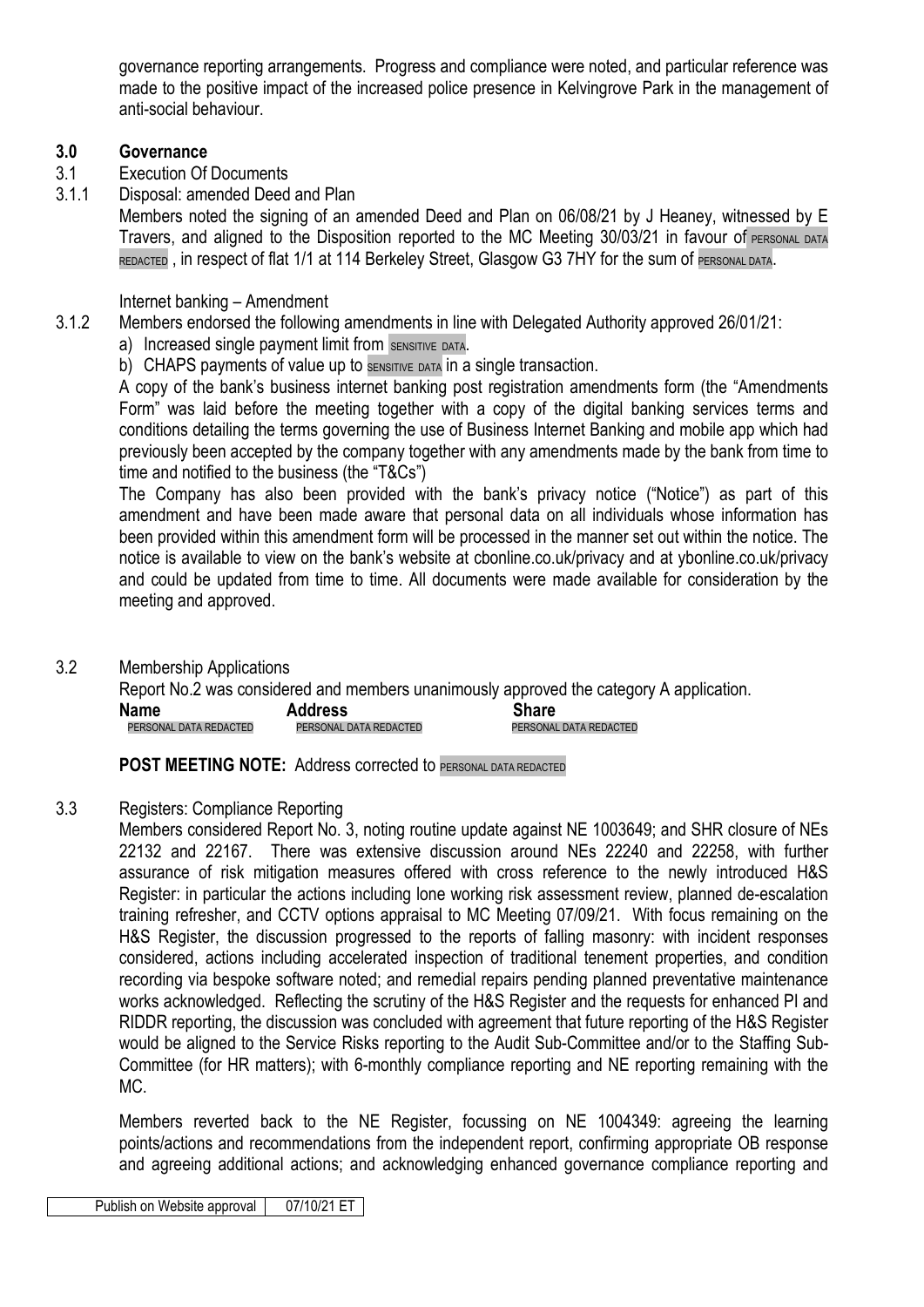monitoring as positive outcomes from the experience. The SHR's position and judgement were considered, with Members echoing feedback that earlier reporting opportunities had been missed, and that SHR engagement had served to accelerate action and response. Significant progress in addressing the identified actions was then acknowledged, with clear MC expectations of ongoing reporting to conclusion. Members also acknowledged progress reporting of the works/project to the Meeting 07/09/21, and reporting of legal advice and the outcome of the regulatory review in due course.

Members moved to consider the Payments and Benefits Register, endorsing the housing allocation approved by the Chief Executive and Chairperson in line with policy, and as validated by the systems auditor.

SAR, FOI and EIR compliance was noted, and there were no data breaches to report.

### 3.4 Management Committee Schedules 21/22

Members considered Report No.4 and:

- 1. Finalised the draft Reporting Plans for 2021/22 (subject to amendment to MC Services Plan: Dover Street commercial unit tenure T: Mar) and performance targets;
- 2. Agreed the proposed cycle of meetings and starting time of 6pm, with the option of either physical/remote attendance;
- 3. Confirmed the pre-MC annual training programme and starting time of 5.30pm; and the additional governance training programme to be delivered out with the MC meeting cycle, with dates to be agreed;
- 4. Confirmed catering arrangements and issue of papers as existing.

#### 3.5 Management Committee Remits Review

Report No.5 was considered and the Remits unanimously approved. Having regard to appraisals, skills assessments and experience; and to ensure appropriate succession planning and compliance, the undernoted was agreed.

- 1. MC Remit: E Travers as SFHA[2](#page-2-0) Representative, and A Ali as GWEn Board Director (as recommended by GWEn Board 23/08/21)
- 2. ASC[3](#page-2-1) Remit: B Robertson and A Campbell appointed by exception (in addition to existing members); in line with the recommendations of the independent NE report, and subject to review for 2022/23;
- 3. SSC[4](#page-2-2) Remit: As existing, with A Campbell noting interest for future.
- 4. EVH Rep and Convenors to be elected at the first Meeting of the Sub-Committees.
- 3.6 Governance Strategy
- 3.6.1 Members code of Conduct

Report No.6 was considered. Members noted the amendments to the Code and associated Protocol, as recommended by the SFHA (April 2021); and with agreement that GWHA retain previously agreed elements of the Protocol. The revised Code and Protocol were unanimously approved, with Members noting the requirement to sign a new Declaration, subsequent to the previous signing in June 2021.

3.6.2 Members Role Descriptions Report No.7 was considered, with Members unanimously approving the revised Role Descriptions, as recommended by the SFHA (April 2021).

### 3.7 AGM Evaluation and draft Minute

Report No.8 was considered. Members discussed the evaluation and outcomes, welcomed the positive feedback from AGM Attendees, and acknowledged the successful CTF leading to a ballot and full

Publish on Website approval 07/10/21 ET

<span id="page-2-0"></span><sup>-</sup><sup>2</sup> Scottish Federation of Housing Associations

<span id="page-2-1"></span><sup>3</sup> Audit Sub Committee

<span id="page-2-2"></span><sup>4</sup> Staffing Sub Committee